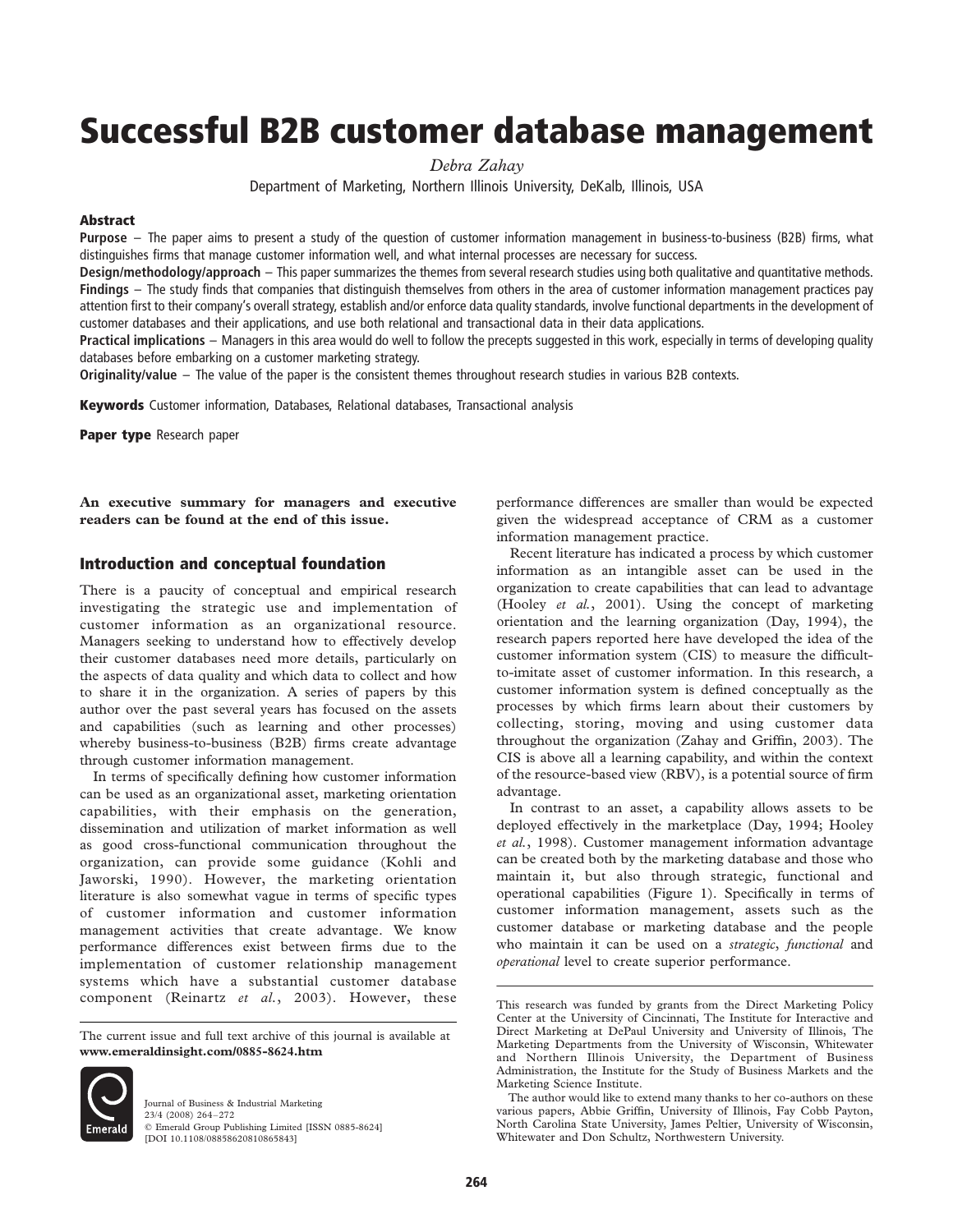



Precept 1: Establish Quality Standards

**Source:** From Hooley et al. (2001, 1998)

Strategic capabilities such as organizational learning help firms to understand their customers and how to create value for those customers. Functional capabilities include the ability to take information from the outside and process in (market sensing) as well as to process the information through the organization though inside out capabilities (resource utilization) such as the different functional areas. In addition, functional capabilities include market-spanning activities such as innovation, which help create new products and offerings to maintain performance into the future. Finally, operational capabilities in marketing are implementation capabilities, such as the ability to create organizational units that function together as a whole. Figure 1 illustrates how the customer database and those who maintain it can be seen as assets can be turned into capabilities, which then can be used to create advantage in the marketplace and eventually superior performance (Hooley et al., 1998, 2001).

Research conducted in this area indicates evidence that quality data is the underlying asset from which capabilities in customer information management can be developed. This paper will discuss first the implications of quality data as an asset and then how this quality data can be deployed by developing capabilities in each of the three areas outlined above, strategic, functional and operational. Figure 2 illustrates the managerial precept that can be derived from the development of each strategic capability from the conceptual model in Figure 1.

# Methodology/approach

As stated previously, the studies reported here were intended to examine various aspects of customer information management, primarily in B2B services firms. These studies used to a greater or lesser degree the concept of the customer information system (CIS) as the organizing premise, and the studies and their samples, settings and methods are summarized in Table I. The research was conducted at the

level of the business unit since customer information practices vary by business unit and are not consistent across the different units in the firm.

Day and Van den Bulte (2002) suggest that success in customer information management involves not only storing customer information, but using it to develop a "learning relationship" to engage customers in an interactive dialogue for the benefit of both parties. Therefore, organizational learning theory provides both the context and vocabulary with which to investigate, in an academic context, customer information management capabilities in organizations. Customer information systems (CIS) are learning process capabilities for gaining customer understanding (Zahay and Griffin, 2002, 2003, 2004).

The construct of CIS is consequently based on four behaviors that learning organization theory has identified as associated with developing knowledge systems. These behaviors are:

- 1 generation (get or acquire);
- 2 memory (store);
- 3 dissemination (move); and
- 4 interpretation (use).

The dissemination scale used in the research was adapted from the marketing orientation literature, but the rest of the concepts were developed specifically for the customer information management context. The CIS captures the overall sophistication of customer information and the associated management processes and systems at the firm, and is used as a way to understand how well the firm learns about customers (Figure 3). The emphasis in the CIS is on data management and its organizational and strategic context.

CIS capabilities were examined in Study 1, a telephone survey of 209 software and insurance firms, the data from which was analyzed using multiple analytic techniques. Study 1 also analyzed the differences between relational and transactional data types and their relationship to ultimate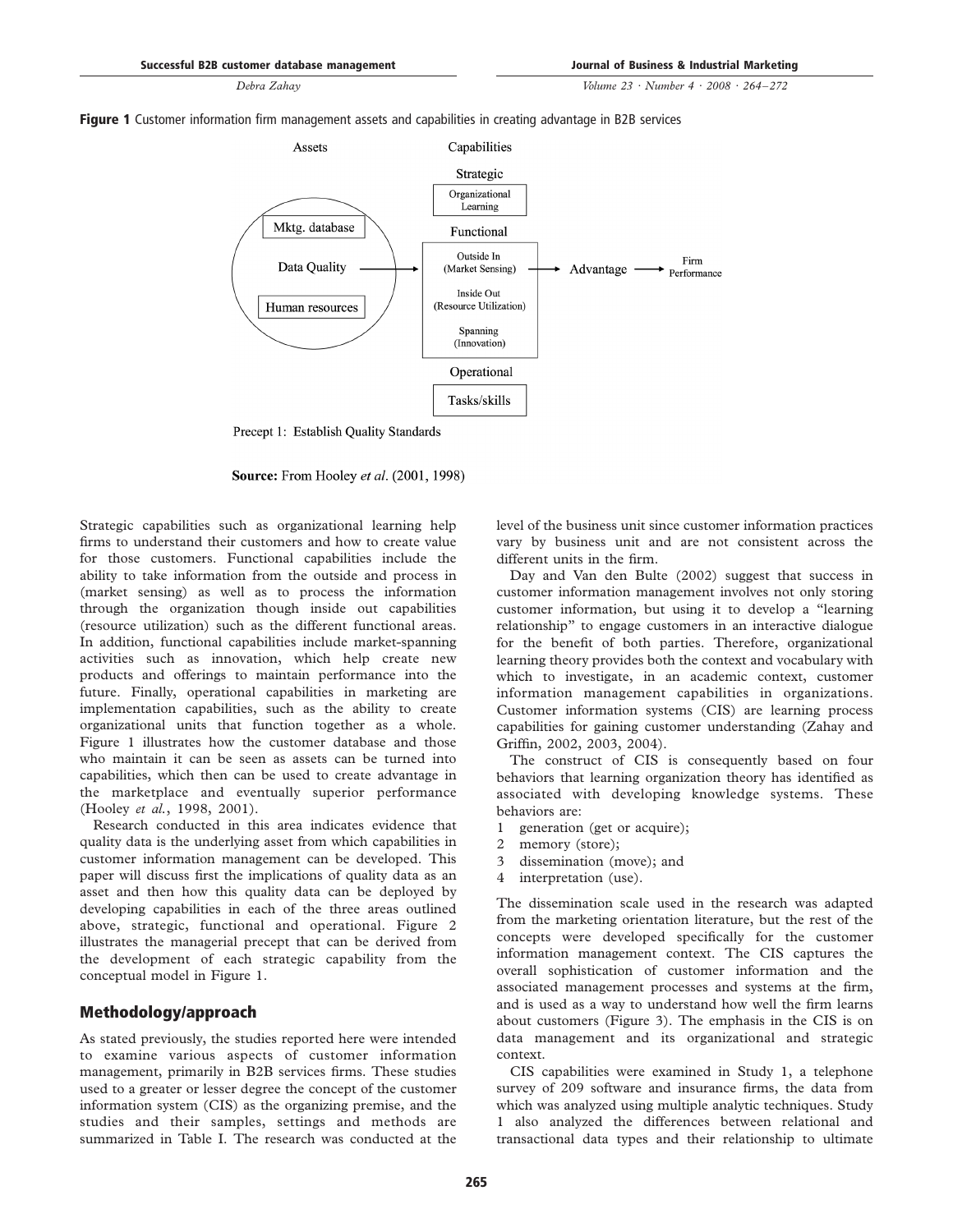Successful B2B customer database management

Debra Zahay

Volume 23 · Number 4 · 2008 · 264 –272

Figure 2 Customer information firm management capabilities in B2B services and corresponding managerial precepts



Source: From Hooley et al. (2001, 1998)

Table I Studies included in this paper

| Study                                                                       | <b>Description</b>                                                                                                                                                                | Sample/sample frame                                                                                                                                                                    | <b>Setting</b>                                                                                                   | <b>Method</b>                                                                                       |
|-----------------------------------------------------------------------------|-----------------------------------------------------------------------------------------------------------------------------------------------------------------------------------|----------------------------------------------------------------------------------------------------------------------------------------------------------------------------------------|------------------------------------------------------------------------------------------------------------------|-----------------------------------------------------------------------------------------------------|
| Study 1: CIS,<br>strategy, and<br>performance                               | Quantitative survey with insurance<br>and software B2B marketers of<br>customer information<br>management practices and link to<br>strategies and performance                     | 209 insurance and software firms,<br>B2B services. Stratified random<br>sample from Dun and Bradstreet<br>data                                                                         | Quantitative survey                                                                                              | Confirmatory factor<br>analysis, SEM, regression,<br>other multivariate<br>techniques               |
| Study 2: qualitative<br>organizational<br>factors in CIS<br>development     | Follow-on qualitative study with<br>respondents to Study 1 and one<br>other firm, uncovered<br>organizational factors in customer<br>information management to test in<br>Study 4 | Sample from 209 respondents to<br>Study 1, 17 managers in five firms                                                                                                                   | Depth interviews on site or via<br>phone                                                                         | Content analysis based on<br>frequency of mention                                                   |
| Study 3:<br>quantitative<br>organizational<br>factors in CIS<br>development | Quantitative pre-test of important  Convenience sample of 43 firms<br>organizational factors in customer<br>information management success<br>in 43 firms across all industries   | from B2B services contacts from<br>Chicago area                                                                                                                                        | Online survey                                                                                                    | Exploratory factor analysis,<br>regression, correlation                                             |
| Study 4:<br>Implementation<br>factors for CDW                               | Series of focus groups in a single<br>health care payor regarding<br>implementation of a corporate<br>data warehouse for marketing<br>purposes                                    | Single health-care payor, multiple<br>departments, marketing, finance,<br>sales, etc., five focus group<br>sessions with 21 marketing,<br>information systems and strategy<br>managers | Case study using on-site focus<br>groups                                                                         | Independent data coding<br>based on frequency of<br>mention and inter-rater<br>reliability reported |
| <b>Study 5: Customer</b><br>information in NPD<br>context                   | Series of interviews with marketers<br>in the new product area, primarily,<br>software and chemical, on<br>customer information<br>management needs                               | Convenience sample of 20, i.e. 14<br>NPD practitioners and six vendors                                                                                                                 | Product Development and<br><b>Management Association</b><br>Conference, on-site interviews<br>or phone follow-up | Content analysis based on<br>frequency of mention                                                   |

firm performance (Figure 3). This study indicated that more research needed to be conducted to determine differences in firm performance, so a qualitative follow-on study (Study 2) was conducted with participants from Study 1. This qualitative follow-on study was analyzed using content analysis based on frequency of mention.

Study 2 suggested that organizational factors such as teamwork, vision, and functional integration play a key role in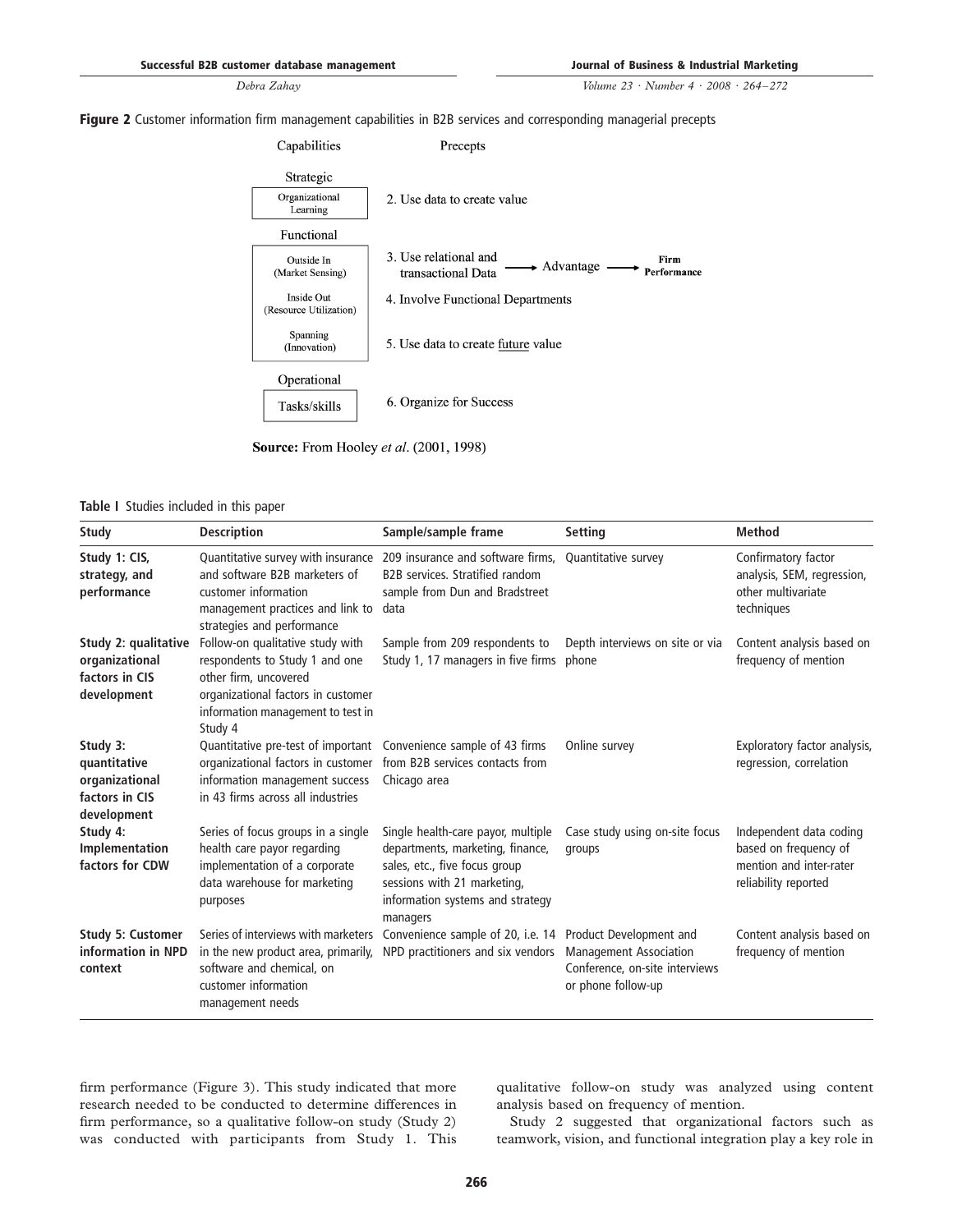Volume 23 · Number 4 · 2008 · 264 –272





**Customer Information System Constructs** 

effective customer information management, and hence, firm advantage. Therefore, another study, Study 3, was conducted to test these organizational factors quantitatively. A convenience sample of B2B services providers responded. Because of the small sample size of 43 respondents, exploratory factor analysis (EFA) as well as correlation and regression were used to analyze the data.

Additionally, Study 4 examined issues surrounding a customer data warehouse implementation at a major health care provider in a field setting using a case study methodology. Finally, Study 5 was also conducted in the field setting of interviews conducted at the Product Management and Development Association Annual Conference. Respondents were a convenience sample of conference attendees and their customers.

There is not sufficient space here to discuss in detail the methodologies of all five studies. For qualitative research, standard methods of qualitative research analysis were used to analyze the data,including the creation of coding sheets based on frequency of mention and the use of iterative processes of data analysis (Miles and Huberman, 1994). The analysis was also conducted in a manner consistent with the method of Yin (1994), whereby overall patterns in the data were identified and several rounds of analysis are necessary to achieve a complete picture. A detailed description of the coding schemes is available in the published papers referenced herein, or by request. Where quantitative methods were used, great care and rigor was taken with the quantitative results. Quantitative results for constructs discussed here for the most part met the standards set forth by Hu and Bentler (1998).

The CIS construct itself (see Figure 4) had good overall fit statistics from the CFA. Thurstone single-factor models using maximum likelihood methods were fit to the constructs, using AMOS 4.1 (from SPSS) and double-checking the results in PROC CALIS in SAS 6.12. Fit statistics as shown in Figure 4 indicate the model has a good fit  $(RMR = 0.043,$  $RMSEA = 0.044, \qquad GFI = 0.967, \qquad AGFI = 0.941,$  $CFI = 0.965$ ,  $\chi^2$  (df) = 27.987 (20),  $p = 0.110$ ) (Bollen, 1989; Baumgartner and Homberg, 1996; Jöreskog and Sorbom, 1993; Bagozzi and Yi, 1988; Browne and Cudeck, 1993; Bentler, 1990).

Overall, the fit statistics of the model incorporating CIS, strategy and performance model (Figure 5) discussed below Figure 4 Final customer information system construct



Notes: Path weight listed underneath variable name, with squared multiple correlation in parentheses.  $N = 209$ 





Notes: Customer performance: ROI, Retention, Share of Wallet, Customer Lifetime value. Business growth: Sales and net<br>income growth. \*  $p < 0.05$ , 2-tailed; \*\*  $p < 0.01$ , 2-tailed.  $N = 206$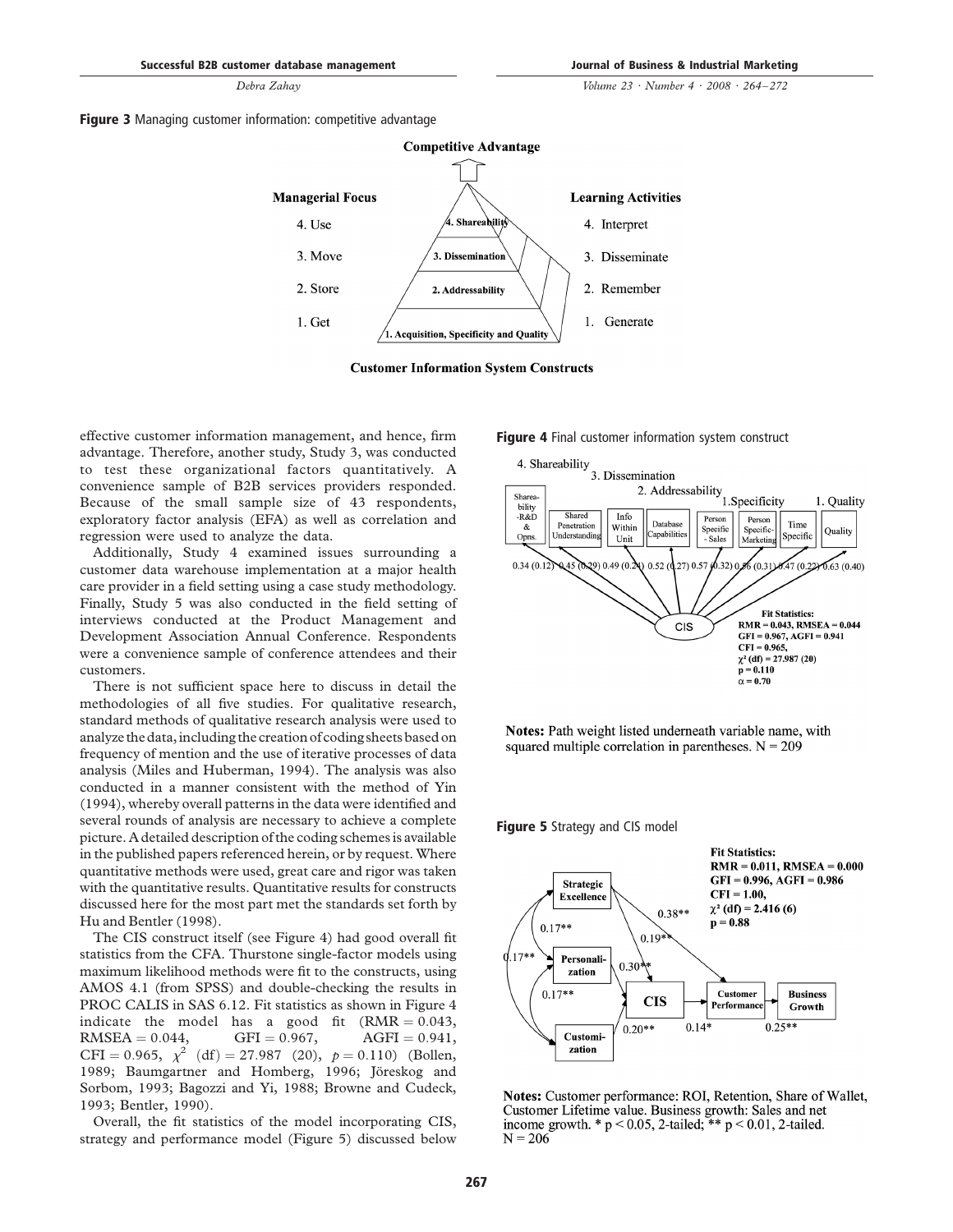Volume 23 · Number 4 · 2008 · 264 –272

variables were also good ( $RMR = 0.011$ ,  $RMSEA = 0.000$ , GFI = 0.996, AGFI = 0.986, CFI = 1.00,  $\chi^2$  (df) = 2.416 (6),  $p = 0.878$ ) and within guidelines for marketing research using SEM, especially considering the exploratory nature of this research (Bagozzi and Yi, 1988; Baumgartner and Homburg, 1996). Other statistical methods used are noted under the appropriate study in Table II.

In most cases, the dependent variables to measure performance were both at the marketing or customer level and the firm level. In these studies customer performance is a summed measure of customer lifetime value, ROI, share of wallet and retention rate. Business unit performance is, as is consistent with the resource-based view and the emphasis on explaining firm growth, a growth measure that is the summed mean of both net income growth and sales growth.

# Findings

## Assets: quality data

Again, to achieve growth, the RBV focuses on managing tangible and intangible assets. The primary asset relevant to customer information management is the marketing or customer database. If marketing assets are resources that the firm has acquired that can contribute to firm advantage, then clearly a marketing database, in addition to other intangible assets, must be counted a resource that can convey advantage. Equally, the individuals who work on the databases and maintain their structure and content can also be considered to be assets to the firm. These human resources in the firm work to turn customer data into valuable information that can be processed internally (Figure 1). The success of this transformation process is in part a function of the quality of information available within the organization (Maltz et al.,

Table II Reality versus the ideal in managing customer information

2001), how well the collected data draws from multiple functional areas (Griffin and Hauser, 1996), how well the organization communicates and shares information (Kahn and Mentzer, 1998), and overall information quality.

The measurement of quality relevant to customer information management in this research is based on the work of Parasuraman and Grewal (2000) in marketing and Wang and Strong (1996) in information systems, where quality is measured by perceptions of overall quality, accuracy, consistency and timeliness. In Study 1, the quantitative study of 209 B2B services companies, quality had the highest importance weight in the confirmatory factor analysis of the CIS constructs (Figure 4). Companies choosing strategies more likely to lead to performance had a greater emphasis on data quality. Data quality also played a role in several other studies discussed below. Boise Cascade Office Products (now known as Office Max) and Tri-Arc Manufacturing are examples of companies using quality data as the basis for customer information management and segmentation programs. This overall customer data quality theme across studies leads to the first managerial precept of this paper, Precept 1, "Establish quality standards". The managerial precepts associated with each research trend are noted in Figure 2 and will be outlined below as each aspect of the conceptual model is delineated.

## Strategic capabilities: organizational learning

Once quality data has been established, firms can begin to turn their valuable assets into capabilities, particularly to learn about their customers (Garvin, 1993; Hult et al., 2000). Study 1, as noted above, used the sample of 209 firms to develop the actual measure of CIS management capabilities based on learning organization theory and measured by the

| Organizational capability                                                                                                                                             | "Ideal" company                                                                                                                                                                                                    | <b>Reality</b>                                                                                                                                                                                            |
|-----------------------------------------------------------------------------------------------------------------------------------------------------------------------|--------------------------------------------------------------------------------------------------------------------------------------------------------------------------------------------------------------------|-----------------------------------------------------------------------------------------------------------------------------------------------------------------------------------------------------------|
| Precept 1. Establish quality standards<br>(Information quality management processes<br>are in place; Study 1, 2, 3, 4)                                                | Organization speaks the language of data quality<br>and quality data is an organizational priority, with<br>processes in place to manage                                                                           | Organization complains about data quality but has<br>no processes to manage data and to create quality                                                                                                    |
| Precept 2. Use data to create value<br>(Strategy formation is important to the<br>organization, data supports strategy; Study 1)                                      | Selects strong competitive strategy and develops<br>customer information management capability to<br>support                                                                                                       | Many firms have no strategy or an average<br>customer information management capability                                                                                                                   |
| Precept 3. Involve functional departments<br>(Functional areas are involved and work<br>together; Study 2, 3, 4)                                                      | Functional areas, particularly marketing, are<br>involved in the development of data warehouse and of each functional area<br>applications. Marketing and IT areas work together<br>to manage customer information | Customer information management is responsibility                                                                                                                                                         |
| Precept 4. Use relational and transactional<br>data<br>(Both relational and transactional data are<br>collected and integrated; systems/data<br>integration; Study 1) | Company is organized to integrate data, as the<br>highest form of knowledge management, using<br>appropriate systems; relational as well as<br>transactional data is emphasized                                    | Informational "silos" and multiple systems abound<br>and not all systems can talk to each other; no<br>central data repository or way to access data,<br>emphasis is on integration of transactional data |
| Precept 5. Use data to create future value<br>(New product development integration with<br>customer information systems; Study 5)                                     | Information about the customer from information<br>systems as well as other sources is integrated into<br>the NPD effort, often held in a single repository                                                        | Customer data is scattered throughout the<br>organization and not integrated into NPD efforts                                                                                                             |
| Precept 6. Organize for success<br>(Organization includes teamwork, top<br>management vision/support; Study 2, 3, 4)                                                  | Company uses a dedicated team, middle<br>management plays a key role translator, top execs<br>in turn support effort                                                                                               | Team may be established but is not dedicated; top<br>management has little understanding of the need to<br>manage customer information in the organization                                                |

Notes: Study 1: CIS, strategy and performance; Study 2: Organizational factors in CIS development (qualitative); Study 3: Organizational factors in CIS development (quantitative); Study 4: Implementation factors for CDW; Study 5: Customer information management in NPD context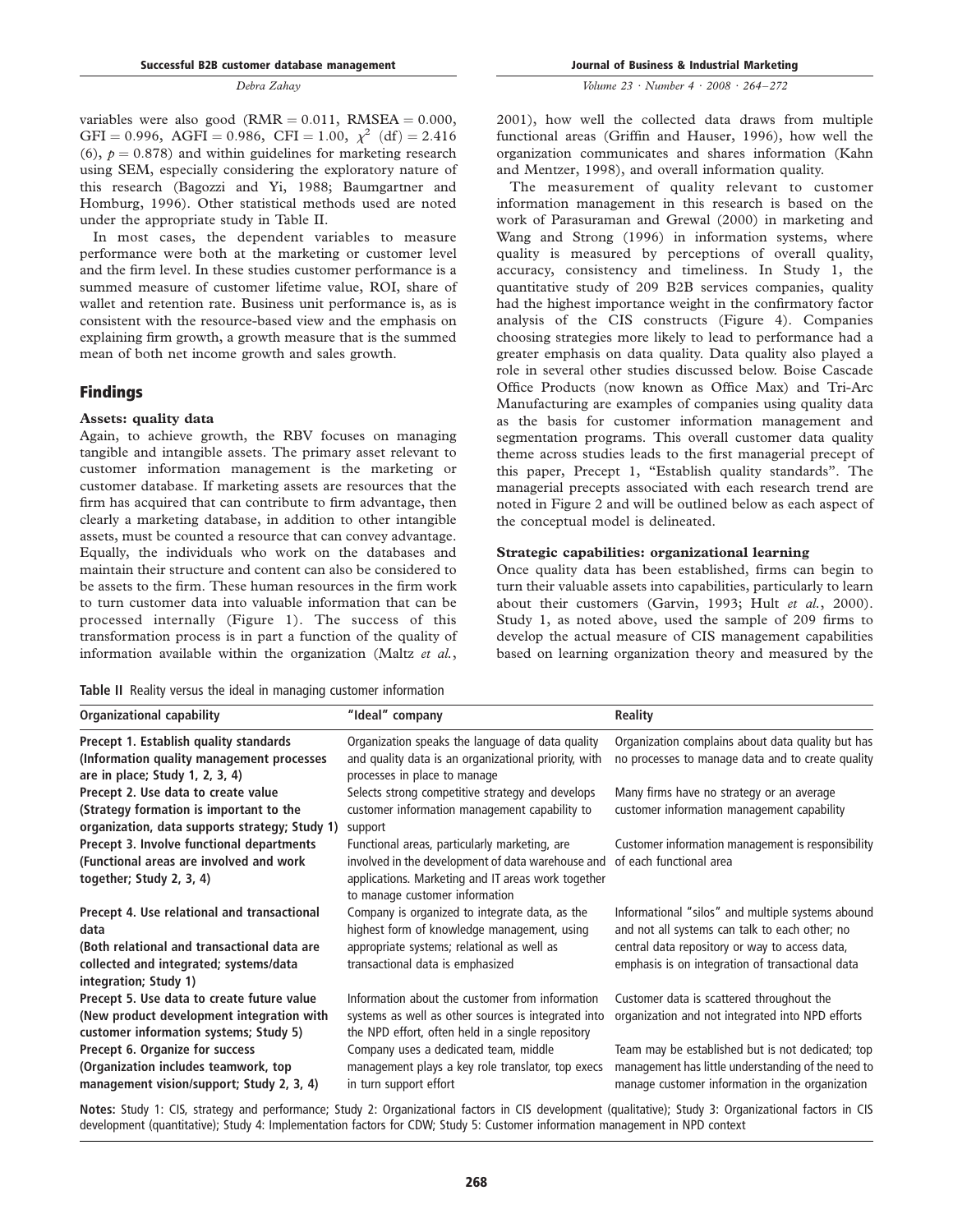ability to get, store, move and use information throughout the business unit (Zahay and Griffin, 2003). The research then looked at customer information management in a strategic context, particularly marketing positioning (Porter, 1980, 1985), and examined the question of performance, that is, to what extent customer information management conveys a competitive advantage. The results of the 209 surveys with managers in the insurance and software industries were analyzed in a structural equation model (SEM) (Zahay and Griffin, 2002, 2004).

This research is important because while value creation is considered important in organizations, the precise mechanisms by which value is created in business-tobusiness firms are not well understood (Hooley et al., 2001). Ideally, firms should use customer information in conjunction with their generic positioning strategy, i.e. which target market the firm selects and how the firm will compete, matching resources to the needs of target markets (Hooley et al., 2001). Such matching processes necessarily involve the use of customer databases and organizational capabilities.

The research in Study 1 therefore primarily focused on the two major generic marketing positionings (low-cost versus differentiation). The low-cost positioning requires information systems and quality processes; differentiation requires market sensing and segmentation capabilities (Hooley et al., 1998), both of which are components of the CIS variable. The research found that generic marketing positioning (low-cost and differentiation) and more specifically marketing strategies (personalization and customization) are related to customer information systems development. CIS development is associated with higher levels of customer performance (a summed measure of customer lifetime value, share of customer, retention rate and ROI), and this variable is in turn associated with increased business growth (sales and net income growth), establishing a link between customer information management and performance (Figure 5).

However, strategy selection (particularly differentiation alone and strategic excellence – "both" low-cost and differentiation strategy) had a greater impact on customer performance than CIS. In other words, whereas a good strategy makes up for deficiencies in CIS, a strong CIS alone without a clear strategy may only in a more limited case lead to a performance advantage. This research also suggests that the greater long-term benefits of the knowledge gained from the CIS may be seen as "table stakes" to help with future measurement and not just as a means to create value. (Day and Van den Bulte, 2002; Zahay and Griffin, 2004). In addition, although CIS development overall was associated with customer performance, strategically excellent firms (those pursuing both differentiation and low-cost) in particular undertake CIS development on their path to achieving excellent performance in B2B services. CDW, the technology product provider, has created a number of marketing strategies that are data-driven. Therefore, Precept 2, "Use data to create value", indicates that data can be used on the path to advantage but must be used in the context of strategic choice.

# Functional capabilities: outside in (market sensing)

Once company strategy has been selected, the type of information collected is also critical in increasing the avenues

Volume 23 · Number 4 · 2008 · 264 –272

through which companies can interact with their customers. These capabilities can be seen as functional capabilities of the organization that are outside, in or market sensing capabilities. While the firm interacts with its customer through many methods, the collection and management of these data streams can be seen as functional capabilities whereby firms can gain advantage.

An extensive review of different types of transactional and relational data produced two different categories of transaction and relationship information. Information generated from "transactional-based" encounters (what the customer did) can be stored in the firm's in-house database. Other buyer-seller interactions and data "touchpoints" are more relationship-oriented. Customer e-mails and phone calls, web-based contacts and information exchanges, satisfaction surveys, and other interactions or "moments of truth" from a service standpoint can provide relational information to enhance the nature and scope of desired relationships and the extent to which these relationships are evolving.

Quantitative results from the 209 B2B services firms in Study 1 indicated that although both types of data play a role, the more difficult to collect relational information, as opposed to transactional information, contributed more to firm performance. The (B2B) services firms in this sample focus on collecting relational data, the data most associated with both types of performance, and rely on data collected by both the marketing and sales functions equally. In industry, Database Marketing companies such as Acxiom and Experian facilitate merging data from many sources to meet the needs of marketing professionals. In addition, reinforcing Precept 1 that the first managerial task should be creating quality data, data quality played a role in contributing to firm performance in terms of an interaction effect when all variables were analyzed together (Zahay, Griffin and Fredericks, 2004). This research stream from Study 1 can be understood as supporting Precept 3, "Use relational and transactional data", which suggests firms need to develop the capabilities to collect and manage data from customer interactions and transactions, as well as outside sources

#### Functional capabilities: inside out (resource utilization)

Another functional capability related to customer information management is the capability to manage from the inside out and use existing firm resources, particularly in concert, within the firm. In fact, for firms to manage customer information well, not only must marketing and sales work together but information technology (IT) and marketing must function together as well. Study 4 (Payton and Zahay, 2003) was a single-case study to investigate organizational factors explaining why a corporate data warehouse (CDW) that was implemented in a health care payor organization was not used by marketing to the extent that it was expected to be used for CRM and other marketing purposes.

The case study based on focus group analysis revealed additional organizational factors in the use of customer information by firms. The three primary factors relating to success in CDW implementation were as follows:

- 1 marketing's lack of trust in the data in the CDW;
- 2 marketing's low perceived quality of the data; and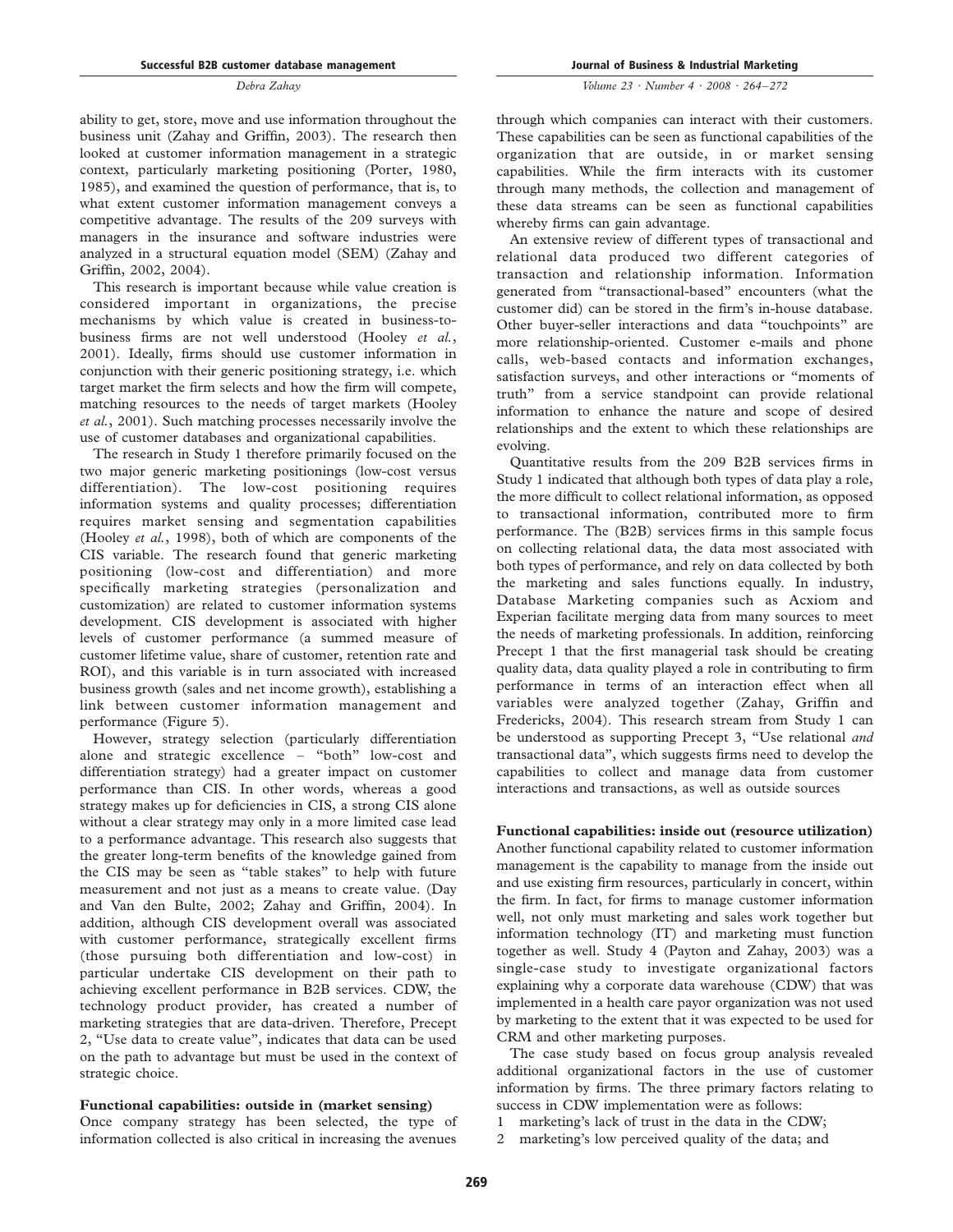3 marketing's perceived lack of incorporation of their unique needs in the design of the data warehouse and data warehouse interface.

In fact, focus group participants in this study reported "reconciling" mainframe reports to the information from the data warehouse. Recalling Precept 1, one aspect of data quality is the extent to which functional users trust in the quality of customer information, since, in marketing, trust is seen to enhance data quality (Moorman et al., 1992). It appears that if trust can enhance the perception of data quality, lack of trust can negatively impact data quality perceptions as well. To manage this perception, Sun Microsystems and USAA among others have used a crossfunctional approach to data-intensive web applications. Therefore, Precept 4, "Involve the functional departments", will act to further help firms develop organizational trust and the functional capabilities necessary to use high-quality data to customer information to advantage.

## Functional capabilities: spanning (innovation)

Another functional capability related to customer information management is the ability to span across markets or innovate based on customer information. Study 5 involved a set of 20 in-depth interviews with product developers and product development software providers. The study uncovered eight basic types of information that are used throughout the new product development process (project management, customer, market, financial, etc.) needed in the NPD (new product development) process (Zahay, Peltier, Schultz and Griffin, 2004). Although some exemplary companies seem to do an outstanding job of collecting and disseminating information, the majority of firms struggled.

Qualitative analysis revealed that few firms had customer information management systems that were developed with an eye to the full set of uncertainties that need to be reduced throughout the product development process or to the different types of data storage devices necessary (databases versus documents). However, it is clear from this preliminary study that Precept 5, "Use data to create future value, new products and beyond", should be kept in mind by managers as they develop their new product management capabilities.

# Operational capabilities: task/skills

Although the large-scale quantitative study of 209 firms described above (Study 1) indicated that CIS does contribute to customer performance and that data quality plays a role in that effort, the human factors in the corporate data warehouse study (Study 3) and the unexplained variance in that original quantitative study (Study 1) indicate that there are a number of additional factors that might contribute to the success of customer information management practices. Indeed, organizational learning would suggest that structural capabilities such as having a team and systems orientation, as well as the firm's ability to learn, are derived from the firm's culture and various qualities of its leadership (Hult et al., 2000). From an organizational learning perspective, Day and Van den Bulte (2002) identified a number of potential antecedents deserving research attention, including organizational structure and how information is collected and utilized across the organization.

Journal of Business & Industrial Marketing

## Volume 23 · Number 4 · 2008 · 264 –272

Therefore, the operational capability to organize to accomplish tasks and skills is another critical aspect of customer information management. A series of qualitative interviews with participants in Study 1 and another businessto-business marketing firm noted for its customer information management practices revealed significant differences in a number of organizational factors relating to customer information management (Study 2). The study results, although based on a relatively small sample, provide support for the hypothesized relationships between organizational and strategy factors and customer information management performance (Zahay and Peltier, 2008). For example, one of the organizational factors in the successful implementation of customer information management systems in the organizations from the qualitative study appeared to be an articulate middle-management that takes an active and interactive role in strategy formation, translating customer information management needs as articulated by others in the organization for upper management.

Study 3, a small-scale (43) quantitative pre-test study of firms across many industries (Zahay et al., 2005) reinforced the qualitative findings, in that participativeness of middle management was associated with the ability to manage customer information well. It appears that in order to measure customer performance, the firm's middle management and upper management must have an open and communicative relationship.

Reinforcing the importance of quality data as articulated in Precept 1, the findings in this study also indicate a positive relationship between organizational and strategy formation factors such as teamwork/vision and the ability to collect good quality customer information and share that information throughout the organization. (From the original CIS variable, the ability to share information is also considered a distinguishing feature of firms that manage customer information well.) These organizational results are not surprising, since customer information management is a multi-disciplinary function. These results are also consistent with those we would expect to find according to the RBV, which states that it is not resources (i.e. information) themselves, but how that information is managed, such as organizational structures and factors, that contribute to firm performance. Recent work from the Gartner Group suggests that the building blocks of data-dependent CRM applications are management visions, strategy, organizational collaboration and internal processes. Working together with a shared vision and Teamwork is what is meant by Precept 6, "Organize for success". This precept may be the most important to the firm as these organizational practices may be the most difficult to implement.

# Conclusion, limitations and practical implications

The fundamental principles derived from this research stream are summarized in Table II. The organization of Table II illustrates the principles employed by the ideal company versus the more typical firm studied as well as serving as a prescriptive guide to managers in B2B services firms for creating superior customer information management processes in their firms. For example, whereas the typical firm may complain about customer data quality, the superior company has processes in place to ensure data quality.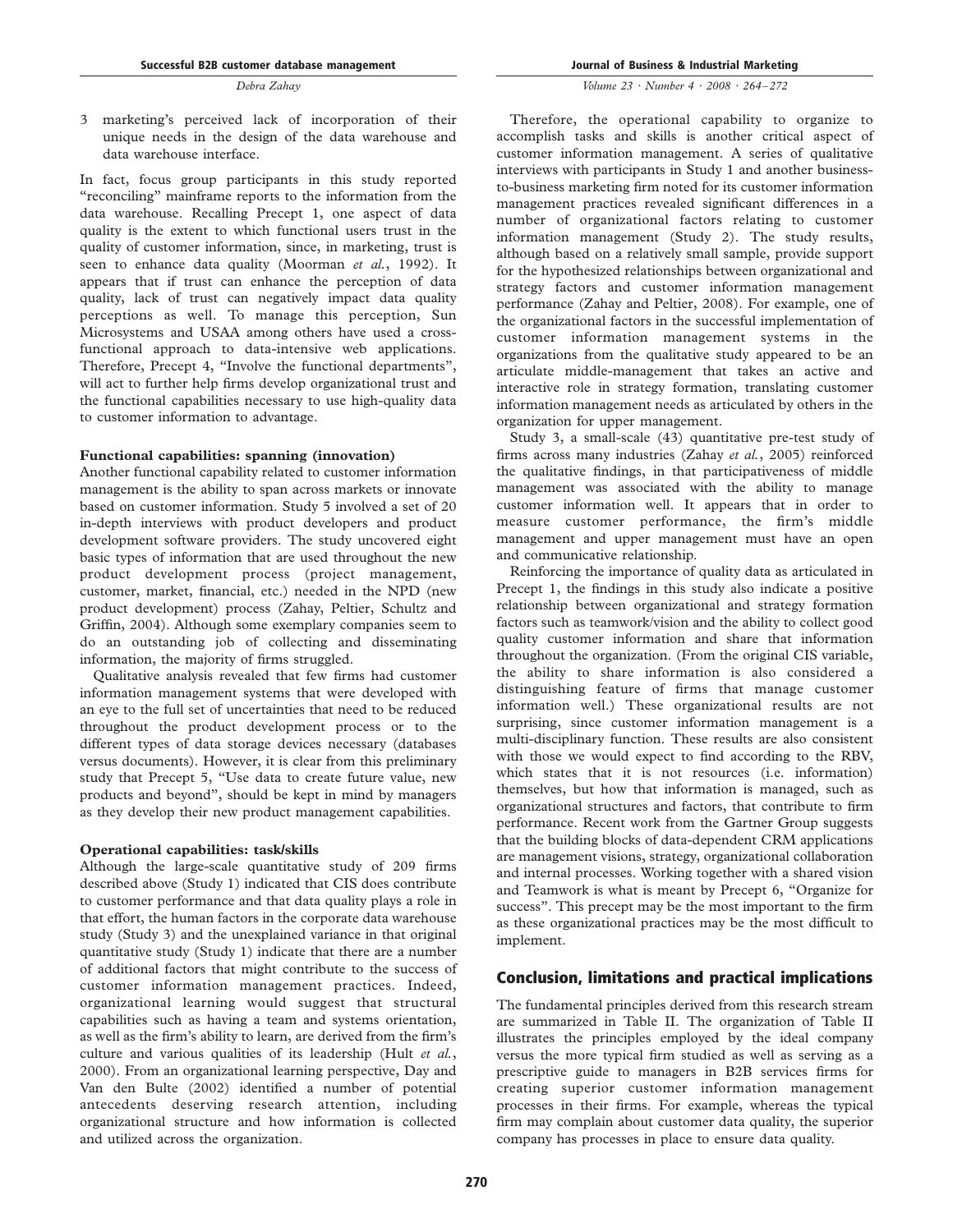What should managers do as the result of these studies? As this research shows, managing customer information well to create value for customers is complex and should be an evolving task in the firm. Study 1 supported the existence of the learning processes that comprise customer information management practices, the role of strategy selection in customer information management and performance and the importance of the management of relational data and overall data quality processes. In fact, data quality processes were important across almost all studies. Study 2, together with Studies 3 and 4 added other piece of the puzzle in explaining marketing performance by suggesting organizational factors such as teamwork and vision and the overall trust/data quality relationship are necessary to manage customer information well in B2B firms. Study 5 focuses on the future and the importance of customer information in the new product development process.

Also interesting and worthy of future research is another observation not discussed here. One outstanding organization in the qualitative Study 3 spoke an entirely different language from the other firms studied. At all levels people in the organization referred to the terms such as "retention rate", "lifetime customer value" and "customer knowledge" with ease and a shared understanding throughout the firm. The specific language of customer information management and the importance of shared meanings is another area of future research offering rich potential for researchers.

# References

- Bagozzi, R.P. and Yi, Y. (1988), "On the evaluation of structural equation models", Academy of Marketing Science Journal, Vol. 16 No. 1, pp. 74-96.
- Baumgartner, H. and Homburg, C. (1996), "Applications of structural equation modeling in marketing and consumer research: a review", International Journal of Research in Marketing, Vol. 13 No. 2, pp. 139-61.
- Bentler, P.M. (1990), "Comparative fit indexes in structural models", Psychological Bulletin, No. 107, pp. 238-46.
- Bollen, K.A. (1989), Structural Equations with Latent Variables, Wiley, New York, NY.
- Browne, M. and Cudeck, R. (1993), "Alternative ways of assessing model fit", in Bollen, K.A. and Long, J.S. (Eds), Testing Structural Equation Models, Sage Publications, Newbury Park, CA.
- Day, G.S. (1994), "Continuous learning about markets", California Management Review, Vol. 36 No. 4, pp. 9-31.
- Day, G.S. and Van den Bulte, C. (2002), "Superiority in customer relationship management: consequences for competitive advantage and performance", Report No. 02- 123, Marketing Science Institute, Cambridge, MA.
- Garvin, D. (1993), "Building a learning organization", Harvard Business Review, Vol. 71 No. 4, pp. 78-9.
- Griffin, A. and Hauser, J.R. (1996), "Integrating R&D and marketing: a review and analysis of the literature", *Journal* of Product Innovation Management, Vol. 13 No. 3, pp. 191-215.
- Hooley, G., Broderick, A. and Möller, K. (1998), "Competitive positioning and the resource-based view of the firm", *Journal of Strategic Marketing*, Vol. 6, pp. 97-115.
- Hooley, G., Greenley, G., Fahy, J. and Cadogan, J. (2001), "Market-focused resources, competitive positioning and

Volume 23 · Number 4 · 2008 · 264 –272

firm performance", Journal of Marketing Management, Vol. 17, pp. 503-20.

- Hu, L. and Bentler, P. (1998), "Fit indices in covariance structure modeling: sensitivity to underparameterized model misspecification", Psychological Methods, Vol. 3 No. 4, pp. 424-53.
- Hult, G.T.M., Hurley, R.F., Giunipero, L.C. and Nichols, E.L. Jr (2000), "Organizational learning in global purchasing: a model and test of internal users and corporate buyers", Decision Sciences, Vol. 31 No. 2, pp. 293-325.
- Jöreskog, K.G. and Sorbom, D. (1993), LISREL 8: User's Reference Guide, Scientific Software, Mooresville, IN.
- Kahn, K.B. and Mentzer, J.T. (1998), "Marketing's integration with other departments", Journal of Business Research, Vol. 42 No. 1, pp. 53-62.
- Kohli, A. and Jaworski, B. (1990), "Market orientation: the construct, research propositions and managerial implications", *Journal of Marketing*, Vol. 54, April, pp. 1-18.
- Maltz, E., Souder, W.E. and Kumar, A. (2001), "Influencing R&D/marketing integration and the use of market information by R&D managers: intended and unintended effects of managerial action", Journal of Business Research, Vol. 52 No. 1, pp. 69-82.
- Miles, M.B. and Huberman, A.M. (1994), Qualitative Data Analysis, 2nd ed., Sage Publications, Thousand Oaks, CA.
- Moorman, C., Zaltman, G. and Deshpande, R. (1992), "Relationships between providers and users of market research: the dynamics of trust within and between organizations", Journal of Marketing Research, Vol. 29 No. 3.
- Parasuraman, A. and Grewal, D. (2000), "The impact of technology on the quality-value-loyalty chain: a research agenda", Journal of the Academy of Marketing Science, Vol. 28 No. 1, pp. 168-75.
- Payton, F. and Zahay, D.L. (2003), "Understanding why marketing doesn't use the corporate data warehouse for CRM applications", Journal of Database Marketing, Vol. 10 No. 4, pp. 315-26.
- Porter, M. (1980), Competitive Strategy, The Free Press, New York, NY.
- Porter, M. (1985), Competitive Advantage, The Free Press, New York, NY.
- Reinartz, W., Krafft, M. and Hoyer, W.D. (2003), "Measuring the customer relationship management construct and linking it to performance outcomes", Working Paper Series, Teradata Center for CRM, Duke University, Durham, NC, available at: www.teradataduke. org
- Wang, R.Y. and Strong, D. (1996), "What data quality means to data consumers", Journal of Management Information Systems, Vol. 12 No. 4, pp. 5-34.
- Yin, R.K. (1994), Case Study Research: Design and Methods, 2nd ed., Sage Publications, Thousand Oaks, CA.
- Zahay, D.L. and Griffin, A. (2002), "Are customer information systems worth it? Results from B2B services", working paper, Marketing Science Institute, Cambridge, MA, pp. 2-113.
- Zahay, D.L. and Griffin, A. (2003), "Antecedents and consequences of personalization and customization", Journal of Database Marketing, Vol. 10 No. 3, pp. 255-71.